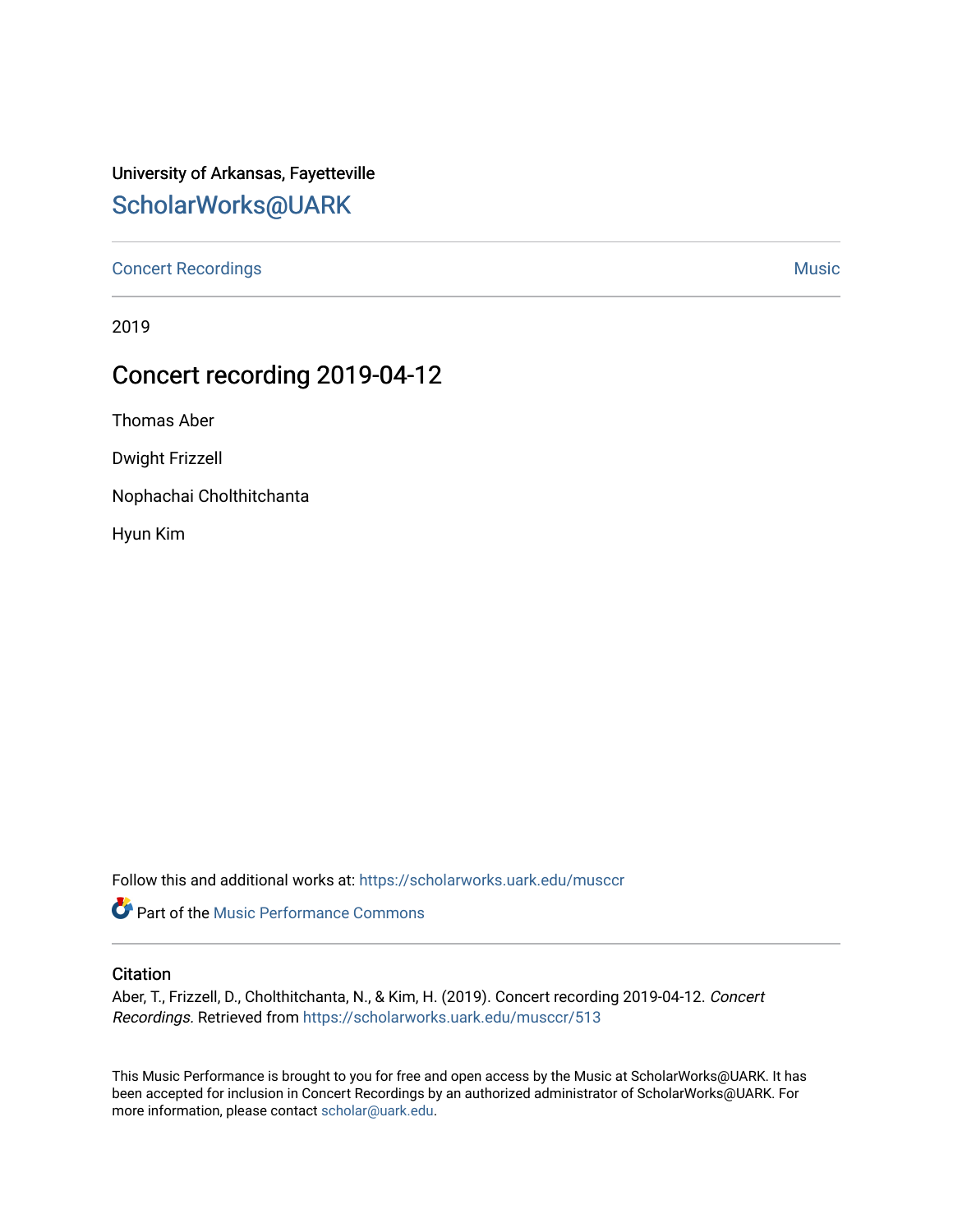

J. William Fulbright **College of Arts & Sciences** 

# **MYTH - SCIENCE ENSEMBLE**

Thomas Aber Dwight Frizzell

*with* Nophachai Cholthichanta, clarinet Hyun Kim, piano



April 12, 2019 | 7:30 PM Stella Boyle Smith Concert Hall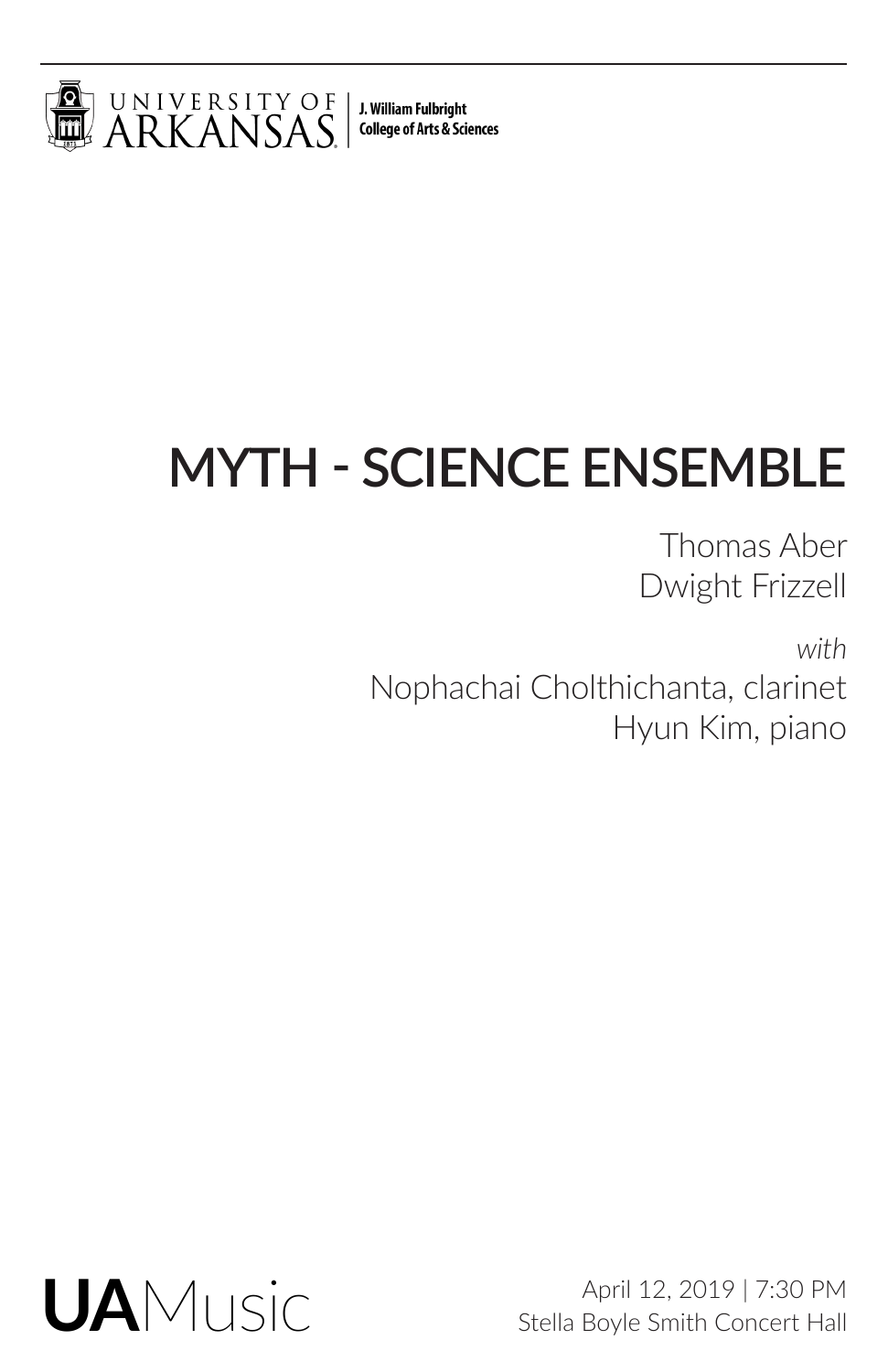## CONCERT PROGRAM

## SHADOW WORLDS

| for clarinet, bass clarinet, and organ |  |
|----------------------------------------|--|
| miniature for bass clarinet            |  |
| for bass clarinet                      |  |
| for bass clarinet solo                 |  |
| for clarinet, bass clarinet, and piano |  |

## I N T E R M I S S I O N

## GENERATIVE WORLDS

Star Seed (2011)......................................Dan Warneke, Thomas Aber, & Dwight Frizzell for Stella Music Box, voice, WX5, bass clarinet, bells, 4‐channel sound and video

Slippages (2015)..................................................................Thomas Aber & Dwight Frizzell actions for clarinets, bass clarinets, zwooms and 4‐channel sound and video projection after the paintings of Warren Rosser (animated by Frizzell)

Tree of Life (2014)............................................................ Dwight Frizzell & Michael Henry for strings, woodwinds, electro acoustics, multi-channel sound and video

Oceans of Kansas (2014)................... Dwight Frizzell, Thomas Aber, & Patrick Conway for chalk & ocean sounds, bass clarinet soloist, gamelan & video

| for clarinet and bass clarinet |  |
|--------------------------------|--|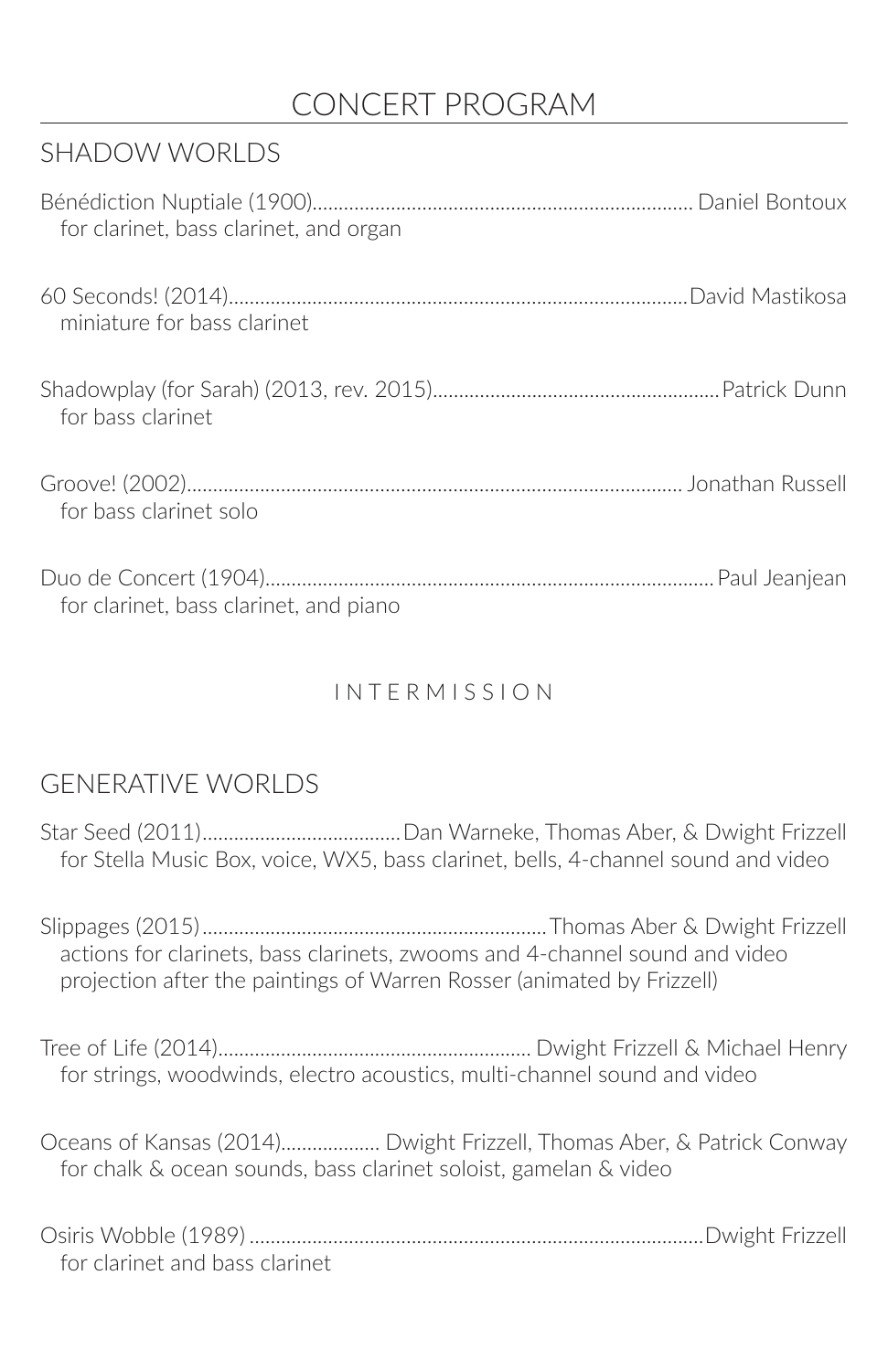## MYTH SCIENCE DUO

Dwight Frizzell and Thomas Aber (Myth – Science Ensemble) are composer-artist/ performers incorporating bio-musical soundscapes, generative audio and video art, astronomical elements, and folk-forms in their works featuring the entire family of clarinets. They first performed together in 1982 on "Ionisations," a KOPN-FM radio series that included Pauline Oliveros and Diamanda Galas. They participated together in the first International Radio Solstice Broadcast, which brought together musicians from the world-over, including Alvin Curran and Frederic Rzewski, to promote world peace. Aber and Frizzell are both founding members of the newEar contemporary chamber ensemble and BCR, the Afro-Nuclear Wavabilly Funk Swing Reggae Turska band popular in the Midwest. The Myth – Science Ensemble was inspired by Sun Ra, whose open musical and cosmic outlook provided a point of departure for the ensemble's wideranging explorations. Aber and Frizzell use a wide array of clarinets and saxophones, as well as bagpipes, Cherokee flutes, wind-wand, zwooms (long-hose reed instruments), electronics, and video for their performances and recordings.

### THOMAS ABER

Thomas Aber is bass clarinetist with the Omaha Symphony and was a founding member of Kansas city's contemporary music ensemble *newEar*. His studies of the bass clarinet took him to the Juilliard School and then to the Netherlands, where he studied with Harry Sparnaay. While living in Holland, Aber was a prize winner in the Gaudeamus Foundation's International Competition for Interpreters of Contemporary Music. In 1989 he worked with Charles Dodge for the premiere of Elegy, the first fractal-generated composition. Aber earned his DMA in clarinet at the Conservatory of the University of Missouri at Kansas City. His musical interests are wide-ranging, extending from the contemporary and classical styles to traditional music and instruments from around the world.

## DWIGHT FRIZZELL

Dwight Frizzell's boyhood neighbor in Independence, Missouri was Harry Truman, who appears in Dwight's work as a pianist, Atlantean King and time-traveler. Frizzell released the "Beyond the Black Crack" LP in 1976 ("…one of the 70s underground masterpieces"— TOP magazine), studied video art with Douglas Davis (1977), clarinet with Raymond Luedeke (1979), and metaphysics with Sun Ra (1980-1990). His work was exhibited at Biennale de Paris, World-Wide Video Festival (Amsterdam), and Nelson-Atkins Museum of Art. His radio pieces were broadcast on NPR (USA), Radio Nova (Paris), WKCR (NYC), and Resonance FM (London). As a pacifist, Frizzell collaborated with Michael Henry and the Air Force Reserve in 2001 creating "Sonic Force" for A10 Warthog Attack Planes, woodwinds, brass and voices. He received a Golden Reel Award for his soundscape composition, *The Irish Wilderness*, (2005). Frizzell is a founding member of BCR, newEar contemporary chamber ensemble, and National Audio Theatre Festivals.

the International Clarinet Association are all original works composed as recently as 2012 and 2013 for clarinets, electro-acoustics, and video projection